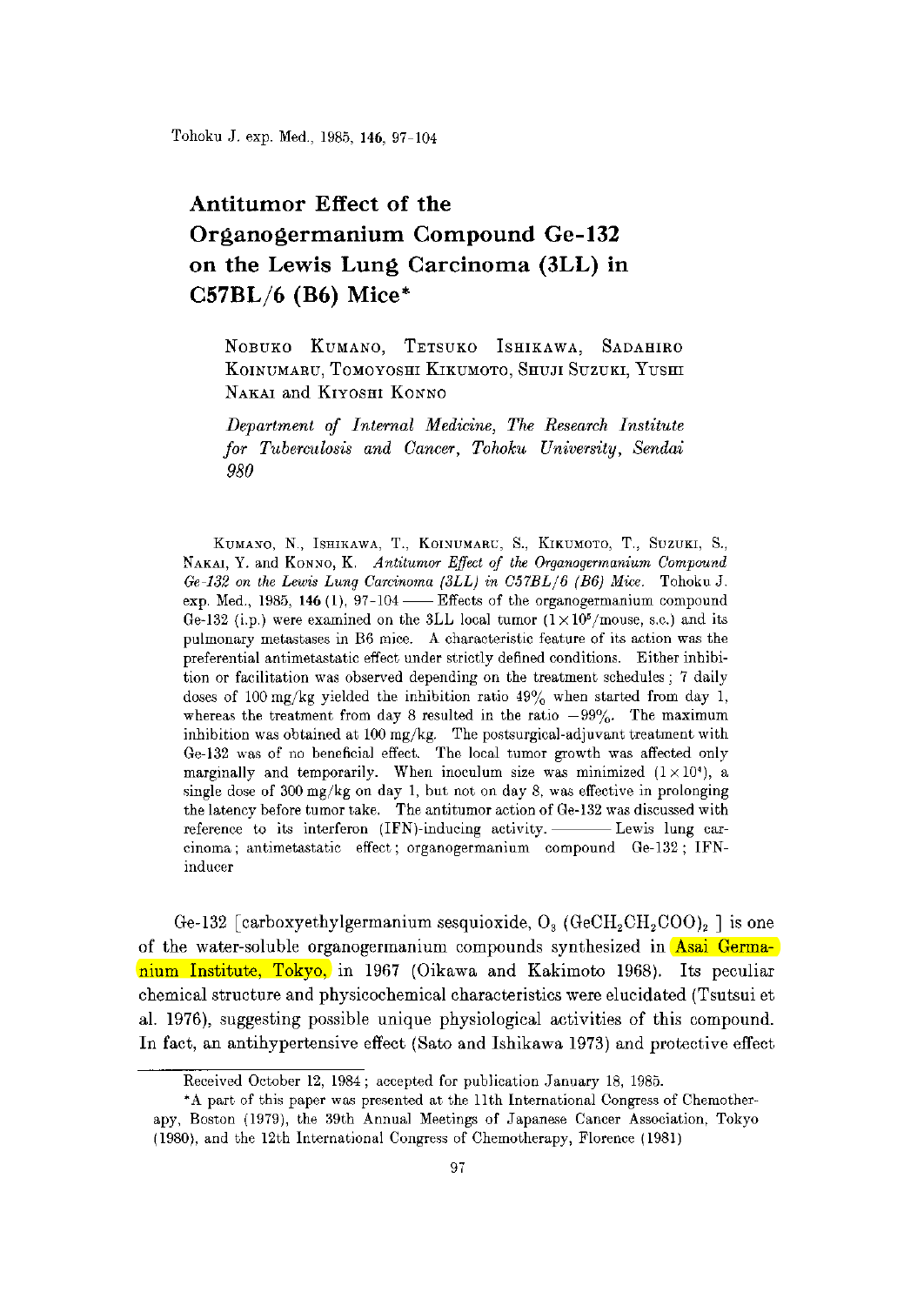against the senile amyloidosis (Kuga et al. 1976) were found subsequently. Ge-132 has also been comfirmed for its extremely low toxicity by the toxicological and pharmacokinetic studies in rats and dogs (Tomizawa et al. 1978; Nagata et al. 1978).

 During the past years, this compound has been calling a particular attention with respect to its antitumor activities lately disclosed. Thus, Sato and Iwaguchi (1979) initially reported prolongation of the survival period with Ge-132 in rat ascites hepatomas AH44 and AH66 as well as in a syngeneic bladder cancer BC47 in ACI/N rats. Meantime, we found the prophylaxis of 3-methylcholanthreneinduced tumor production in mice (Kumano et al. 1978).

 In the present study, we evaluated further the antitumor effect of Ge-132 in the 3LL in B6 mice (Sugiura and Stock 1955; Mayo 1972), a well-known model of pulmonary metastases from a distant tumor inoculum.

### MATERIALS AND METHODS

### Mice

 Male B6 mice of 8- to 12-week-old were purchased from Funabashi Farm, Ltd., Chiba. They were kept in metal cages, fed commercial pellet FM (Oriental Yeast Co., Tokyo) and tap water ad libitum.

### Tumor

 The 3LL was originally supplied by N.C.I., Bethesda, Md., U.S.A., and has been kept by biweekly passages in the syngeneic hosts subcutaneously (s.c.). The local tumors became palpable around 5 days after inoculation of 1 to  $3 \times 10^5$  viable cells/mouse, and grew progressively until death of the host animals within 25 to 40 days. Metastatic nodules in the lungs became macroscopically observable from 10 to 14 days after inoculation.

 For the tests, cell suspension was prepared from the 10- to 12-day-old tumors as described in a previous paper (Kumano et al. 1985). Each specified number of viable cells was contained in a 0.2-ml-portion of the final cell suspension.

### Ge-132

 Crystaline Ge-132 was generously provided by Asai Germanium Institute, Tokyo. It was dissolved in saline and administered intraperitoneally (i.p., 0.2 ml per dose) according to the treatment schedules listed in Tables 1 and 2.

### Experimental design

B6 mice were inoculated with the 3LL cells into the right axilla s.c. on day 0  $(1 \times 10^5)$ mouse unless otherwise stated), and randomly divided into each experimental group of 7 to 10 mice.

 Ge-132 was given in 7 daily doses of 10,100, or 500 mg/kg i.p. from day 1. Seven daily doses of 100 mg/kg were administered from day  $-7$ , 1, or 8. A single dose of 300 mg/kg was also given on day  $-1$ , 1 or 8.

### Evaluation of the antitumor effect

 The effect on the local tumor and its metastatic spread in the lungs were evaluated as described in the foregoing paper (Kumano et al. 1985). In the experiment with a smaller inoculum size  $(1 \times 10^4 \text{ or } 10^3/\text{mouse})$ , latency before tumor appearance was recorded individually.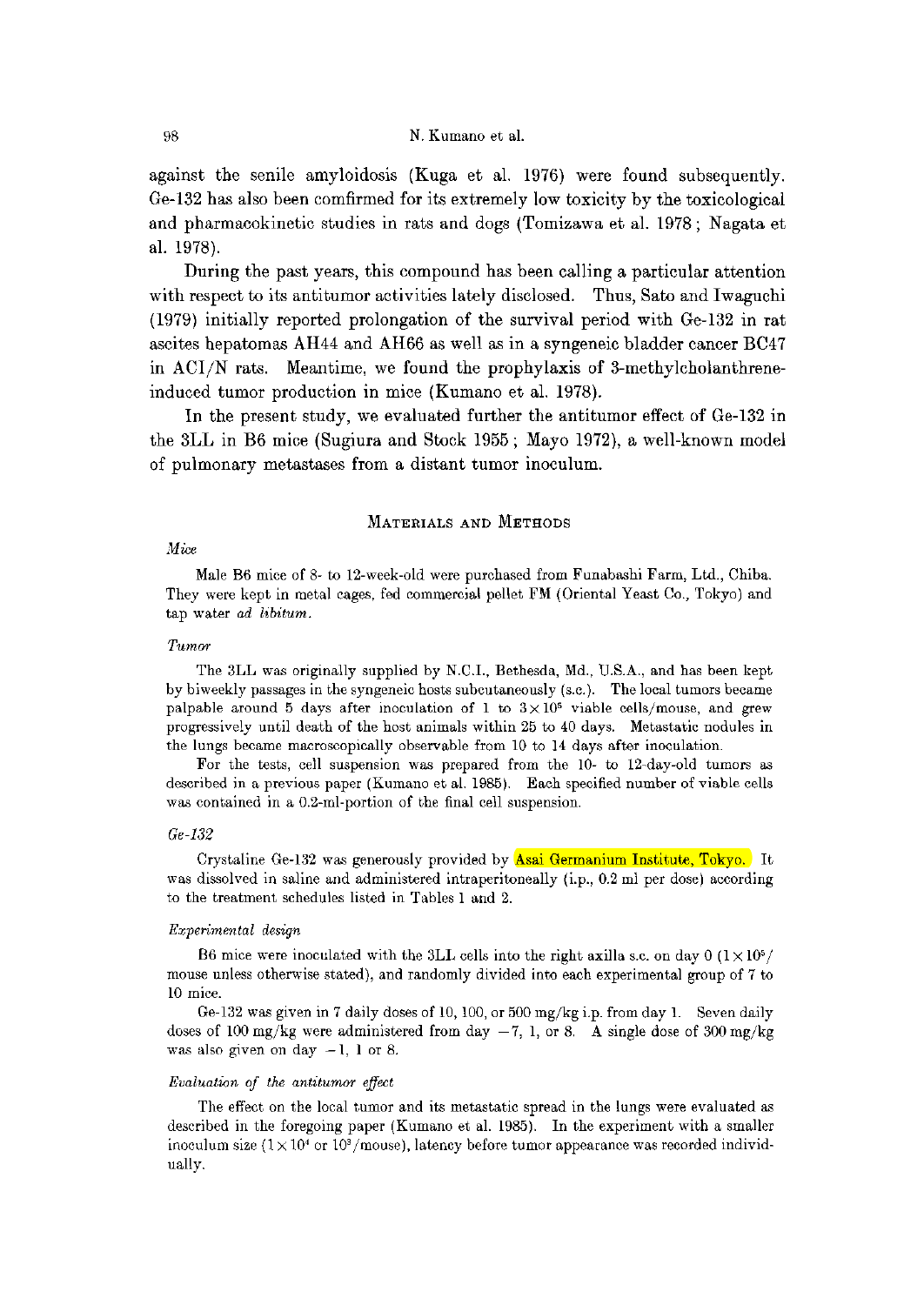#### Postsurgical-adjuvant therapy

 B6 mice were inoculated with the 3LL into the left footpad, and the tumor-bearing legs were surgically removed on day 20. From the next day of surgery, 1 of 4 groups of randomized mice received 10 daily i.p. injections of Ge-132 at 100 mg/kg. Survival period was compared to those of the surgery- and the untreated control groups (see also the accompanying paper for more detail (Kumano et al. 1985).

# **RESULTS**

### Temporary and marginal inhibition of the local tumor growth

 As summarized in Table 1, effects of Ge-132 on the 3LL local tumor growth in B6 mice were compared among 8 different treatment schedules. As evaluated on the basis of mean tumor volume on day 16, the maximum inhibition was achieved with 7 daily doses of 100 mg/kg from day 1 (Group V, inhibition ratio 63%). A single dose of 300 mg/kg on day 1 (Group II) or day 8 (Group III) yielded a moderate inhibition (the ratio around  $40\%$ ). The prior treatment (7) daily doses at 100 mg/kg, Group IV) also gave a moderate inhibition. However, hardly any difference was found in the weight of those tumors extirpated on day 21, reaching around 6 gm in all the experimental groups. Thus, the inhibition of the local tumor growth with Ge-132 was only marginal and was temporary as well.

# Schedule-dependent dual effects on the pulmonary metastases

 Metastatic spread in the lungs were compared among the above 9 groups on day 21. Fig. l shows the representative lung specimens of Ge-132 treated (1 of

|              |                                 | ຶ                             |                                          |                                             |
|--------------|---------------------------------|-------------------------------|------------------------------------------|---------------------------------------------|
| Group        | Ge-132<br>dose<br>(mg/kg, 1.p.) | Treatment<br>schedule         | Tumor vol.<br>on day 16<br>$\text{cm}^3$ | Tumor wt.<br>on day 21<br>(g <sub>m</sub> ) |
| 1            | 300                             | $Day -1$                      | $1.43 + 0.75$ (11.7)                     | $6.6 \pm 1.21$                              |
| $\mathbf{H}$ | 300                             | Day<br>- 1                    | $1.01 + 0.64$ (37.7)                     | $6.3 + 1.69$                                |
| HН           | 300                             | 8<br>Day                      | $0.95 + 0.69$ (41.4)                     | $5.8 + 2.88$                                |
| IV           | 100                             | Days $-7$ to $-1$             | $0.95 \pm 0.40$ (41.4)                   | $5.7 + 0.89$                                |
| v            | 100                             | - 7<br>Davs<br>$1 \text{ to}$ | $0.60 + 0.23$ (63.0)*                    | $5.4 + 1.00$                                |
| VI           | 100                             | 8 to 14<br>Davs               | $1.27 + 0.68$ (21.6)                     | $6.1 + 1.36$                                |
| <b>VII</b>   | 500                             | 7<br>Davs<br>$1$ to           | $1.20 + 0.82$ (25.9)                     | $6.4 + 0.91$                                |
| <b>VIII</b>  | 10                              | 7<br>Days<br>1 to             | $1.25 \pm 0.69$ (22.8)                   | $6.2 + 2.04$                                |
| IX†          | $\theta$                        | Untreated<br>control          | $1.62 + 0.77$ (0<br>$\rightarrow$        | $6.0 + 1.68$                                |

TABLE 1. Effect of Ge-132 on the 3LL local tumor in B6 mice

B6 mice (10/group) were inoculated with 3LL on day 0 ( $1 \times 10^5$  cells, s.c.).

Each value represents mean  $\pm$  s.p. (inhibition ratio  $\%$ ).

\*  $p < 0.05$  (Student's t-test against Group IX).

† Same as Group VI in the foregoing paper.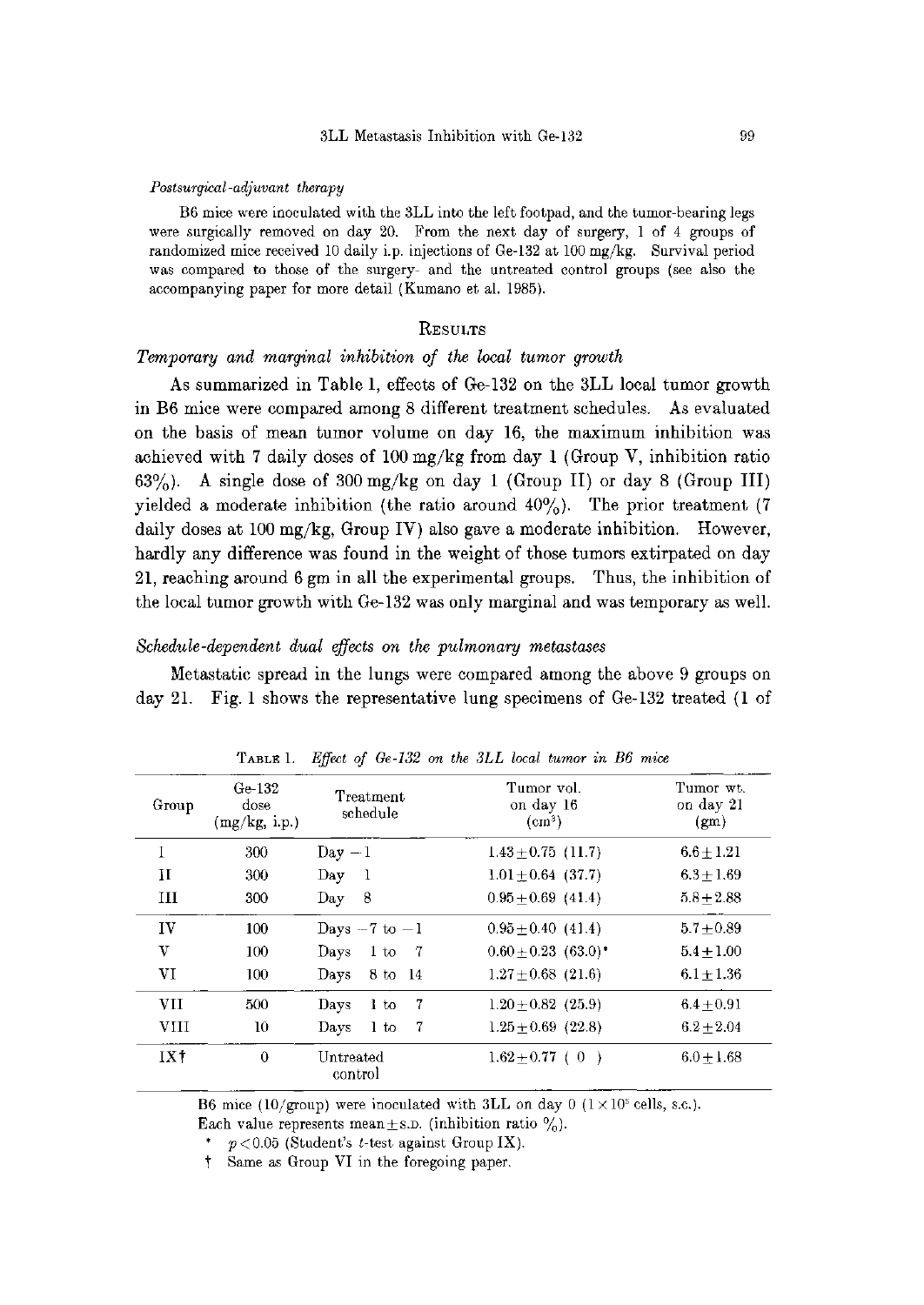100 N. Kumano et al.



 Fig. 1. Lungs of B6 mice inoculated with 3LL The lungs were excised before insufflated with India ink. Left: Ge-132 treated (1 of Group V), right : untreated control (1 of Group IX).

TABLE 2. Schedule-dependent dual effect of Ge-132 on the pulmonary metastases of 3LL in B6 mice

| Group       | Ge-132<br>dose | ${\rm Treatment}$<br>schedule              | Mean No. of nodules/mouse | Inhibition        |                               |                   |  |
|-------------|----------------|--------------------------------------------|---------------------------|-------------------|-------------------------------|-------------------|--|
|             | (mg/kg, i.p.)  |                                            | Large <sup>a</sup>        | Small             | Total                         | ratio $(%)$       |  |
| I           | 300            | $Day - 1$                                  | 4.5<br>$(0-17)$           | 10.9<br>$(3-32)$  | 15.4<br>$(4-41)$              | 40.5              |  |
| $_{\rm II}$ | 300            | Day<br>- 1                                 | 4.1<br>$(0-12)$           | 17.9<br>$(3-95)$  | 22.0<br>$(4-107)$             | 15.1 <sup>c</sup> |  |
| Ш           | 300            | -8<br>Day                                  | 9.1<br>$(2-27)$           | 13.8<br>$(6-32)$  | 22.9<br>$(8-59)$              | 11.6              |  |
| IV          | 100            | Days $-7$ to $-1$                          | 5.7<br>$(0-11)$           | 22.2<br>$(6-39)$  | 27.8<br>$(6-43)$              | $-7.3$            |  |
| V           | 100            | Days<br>$1\,\mathrm{to}$<br>- 7            | 2.5<br>$(0-8)$            | 10.8<br>$(1-21)$  | 13.3 <sup>b</sup><br>$(1-26)$ | 48.6              |  |
| VI          | 100            | 8 to 14<br>Days                            | 13.0<br>$(4-32)$          | 38.4<br>$(11-75)$ | $51.4^{b}$<br>$(17-107)$      | $-98.5$           |  |
| VII         | 500            | Days<br>1 to<br>-7                         | 4.8<br>$(1-14)$           | 12.3<br>$(3-20)$  | 17.2<br>$(4-27)$              | 33.6              |  |
| VIII        | 10             | Days<br>$1\,\mathrm{to}$<br>$\overline{1}$ | 4.3<br>$(0-13)$           | 22.7<br>$(7-55)$  | 27.0<br>$(8-64)$              | $-4.2$            |  |
| IX          | $\Omega$       | Untreated<br>control                       | 7.1<br>$(1-21)$           | 18.8<br>$(7-47)$  | 25.9<br>$(11-59)$             | $\theta$          |  |

B6 mice (10/group) were inoculated with 3LL on day 0 ( $1 \times 10^5$  cells, s.c.).

a) Diameter > 1 mm (most of those in Group III were > 3 mm).

b) Statistically not significant (Student's  $t$ -test against Group IX).

c)  $61.8\%$  was obtained excluding 1 unusual case with 107 nodules (12 large, 95 small).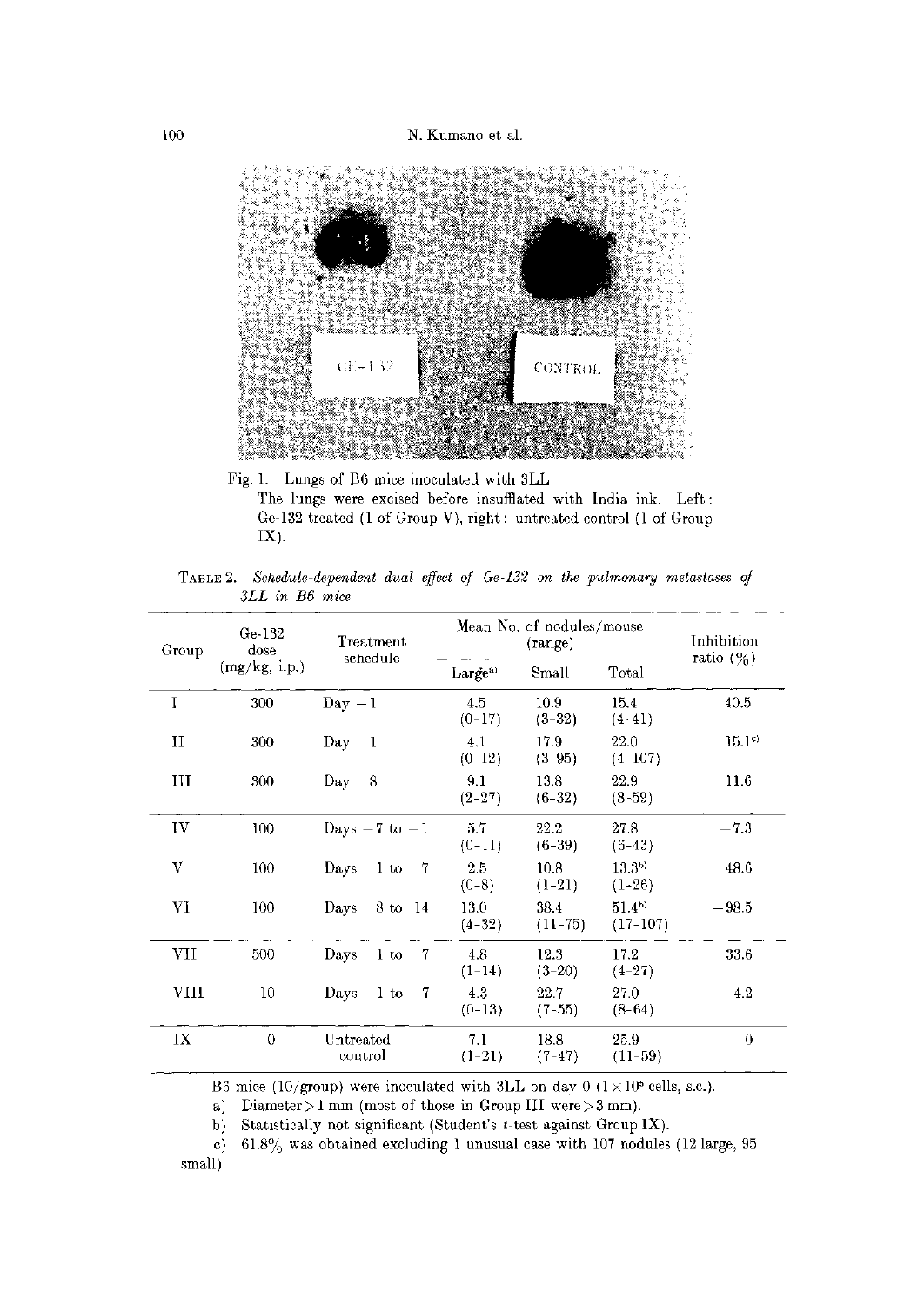Group V, left) and the untreated control (1 of Group IX, right). Whereas a numerous metastatic foci are visible on the surface of the untreated one which is larger in size, the macroscopical view of the treated one is substantially normal. All these identifiable foci were counted individually after the lungs being insufflated with dilute India ink (Wexler 1966). The results are summarized in Table 2.

 A dual action of Ge-132 was revealed here depending on the treatment schedules. Thus, 10 daily doses of 100 mg/kg were inhibitory when started from day 1 (13 nodules in Group V compared to 26 in Group IX), whereas the same treatment delayed until day 8 resulted in a marked facilitation (51 nodules in Group VI). The prior treatment was of negative effect (Group IV). Ge-132 at the dosage of 500 mg/kg was only slightly inhibitory (Group VII), while no effect was observed at 10 mg/kg (Group VIII). A single dose of 300 mg/kg was moderately inhibitory when administered on day  $-1$  (Group I, inhibition ratio  $41\%$ ). The one given on day 1 (Group II) was also inhibitory with 1 exception of marked facilitation, yielding the inhibition ratio  $62\%$  instead of  $15\%$  altogether. A single dose of 300 mg/kg on day 8 (Group III) was of no effect in terms of the number of foci. It was notable, however, that nearly one-half of those nodules were extremely large in size (diameter>3 mm), suggesting an adverse effect of the treatment. The antimetastatic effect of Ge-132 was thus observed in strictly defined conditions. Alternatively, Ge-132 was revealed for its scheduledependent dual action.

### Effect of Ge-132 against the minimized tumor inoculum

In another set of experiment, B6 mice were inoculated s.c. with each  $10<sup>4</sup>$  or  $10<sup>3</sup>$ 3LL cells, and received a single i.p. dose of Ge-132 at 300 mg/kg on either day 1 or 8. The day of tumor appearance was recorded individually. As shown in

|       | Inoculum        | Ge-132                | Time of                     | Cumulative No. of tumor take/Total $(% )$ |                |                                     |                |
|-------|-----------------|-----------------------|-----------------------------|-------------------------------------------|----------------|-------------------------------------|----------------|
| Group | size<br>(s.c.)  | dose<br>(mg/kg, i.p.) | treatment                   | Day 13                                    | Day 16         | $\mathrm{Dav}20$                    | Day $26$       |
|       | $1\times10^4$   | 300                   | Day 1                       | $2/8$ (25)                                | $4/8$ (        | $(50)^*$ 5/8 (<br>63)               | $6/8$ (75)     |
| Н     | $1 \times 10^4$ | 300                   | Day 8                       | (50)<br>4/8                               | 75)<br>$6/8$ ( | $6/8$ (75)                          | $6/8$ (<br>75) |
| Ш     | $1 \times 10^4$ | $\Omega$              | Untreated<br>control        | $5/8$ (63)                                |                | $8/8$ (100) $8/8$ (100) $8/8$ (100) |                |
| ΙV    | $1 \times 10^3$ | 300                   | Day 1                       | 0/7                                       | 0/7            | 1/7                                 | 1/7            |
| V     | $1\times10^3$   | 300                   | $\text{Day } 8$             | 0/6                                       | 1/6            | 2/6                                 | 2/6            |
| VI    | $1 \times 10^3$ | $\theta$              | <b>Untreated</b><br>control | 0/7                                       | 0/7            | 0/7                                 | 0/7            |

TABLE 3. Delayed tumor take in Ge -132 -treated B6 mice after inoculation of a minimized number of 3LL cells

\*  $p < 0.05$  ( $\chi^2$ -test against Group III).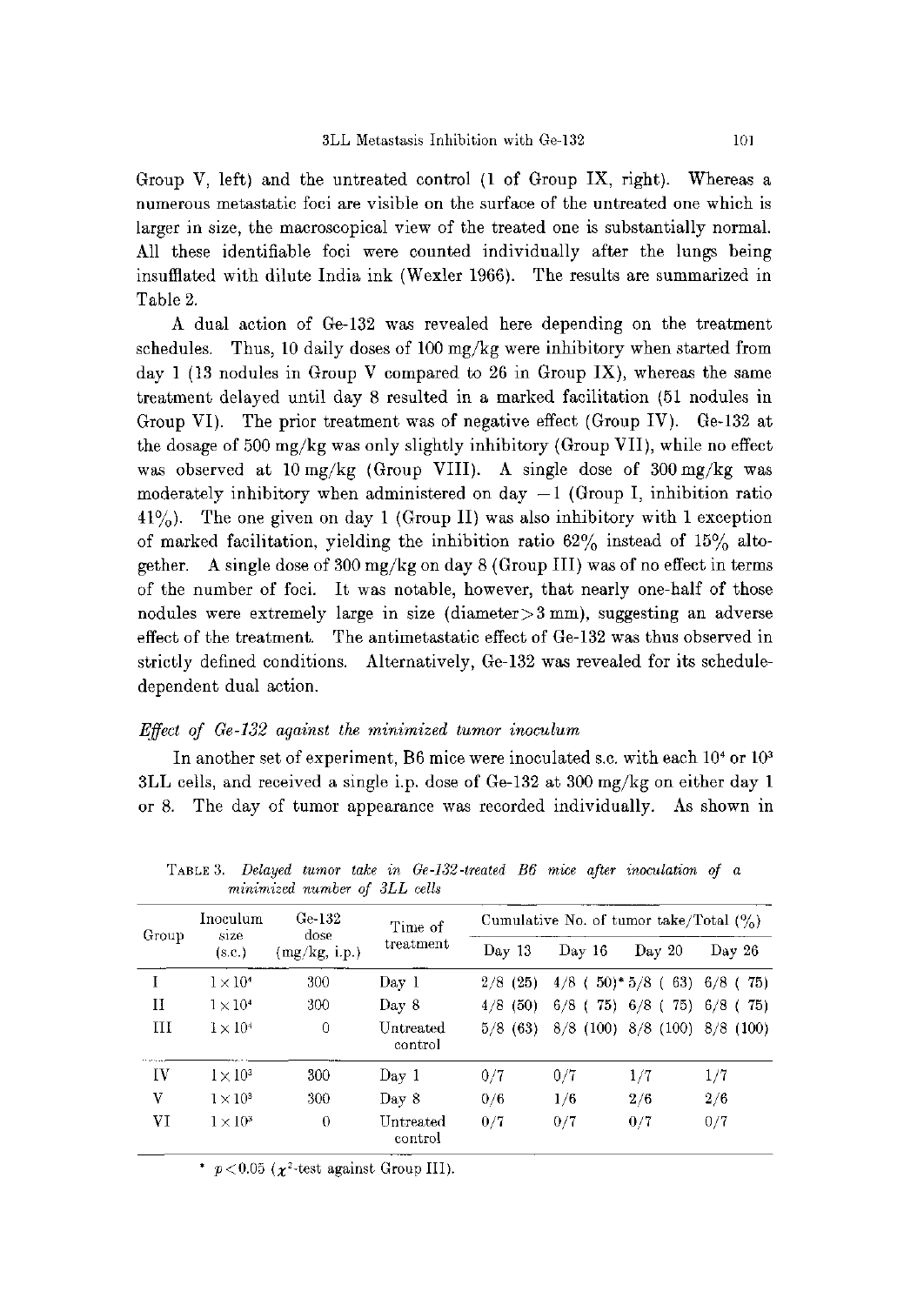| Group |         | Treatment | Survival rate $(\% )$ |           |  |
|-------|---------|-----------|-----------------------|-----------|--|
|       | Surgery | $Ge-132$  | Day 50                | Day 200   |  |
|       | $(+)$   | $(+)$     | 37.5(3/8)             | 37.5(3/8) |  |
| Н     | $(+)$   | $(-)$     | 57.1 $(4/7)$          | 28.6(2/7) |  |
| ĦТ    | $(-1)$  | $(-)$     | (0/10)<br>0           | (0/10)    |  |

TABLE 4. Negative effect of postsurgical -adjuvant therapy withGe-132

B6 mice were inoculated with 3LL into the left footpad on day 0  $(2.5 \times 10^{4} / \text{mouse}, \text{ s.e.}).$ 

Radical amputation of the tumor-bearing leg was performed on day 20.

Ge-132 (100 mg/kg daily i.p.) was administered for 10 days from the next day of surgery.

Table 3, the treatment given on the next day of tumor inoculation was effective in prolonging the latency before tumor take (104). Thus, the cumulative tumor incidence in Group I was  $50\%$  on day 16 ( $p < 0.05$ ),  $63\%$  on day 20, and  $75\%$  on day 26, while that in Group III was already 100% by day 16. However, the delayed treatment was of negative effect, no significant difference being found among Groups II and III. The inoculum size of  $10<sup>3</sup>$  seemed to be insufficient, since no tumor take was found in any one of the untreated controls during the observation period.

## Negative effect of the postsurgical-adjuvant therapy

 The possible beneficial effect of Ge-132 in the postsurgical-adjuvant model was examined in 1 of 4 groups of mice described in the previous paper (Kumano et al. 1985). Ge-132 at a daily dose of 100 mg/kg i.p. was administered for 10 days from the next day of surgery which was performed on day 20, and the survival rate was compared among the experimental groups. As shown in Table 4, Ge-132 gave no further improvement of the surgical `cure' as evaluated on either day 50 or 200.

### **DISCUSSION**

 In the present study, Ge-132 was examined for its possible antitumor effect in a syngeneic transplantable tumor model, the 3LL in B6 mice. Preferential inhibition of the pulmonary metastases was found as the characteristic feature of its action. The antimetastatic effect of Ge-132 was observable only under limited conditions ; either inhibition or facilitation was found depending on the treatment schedules. In this respect, Ge-132 was not exceptional of a variety of immune response modifiers in the literature (Proctor et al. 1977; Seshadri and Poduval 1980). A notable discrepancy was occasionally found in the therapeutic outcome even with the same treatment schedule ; for instance, a marked facilita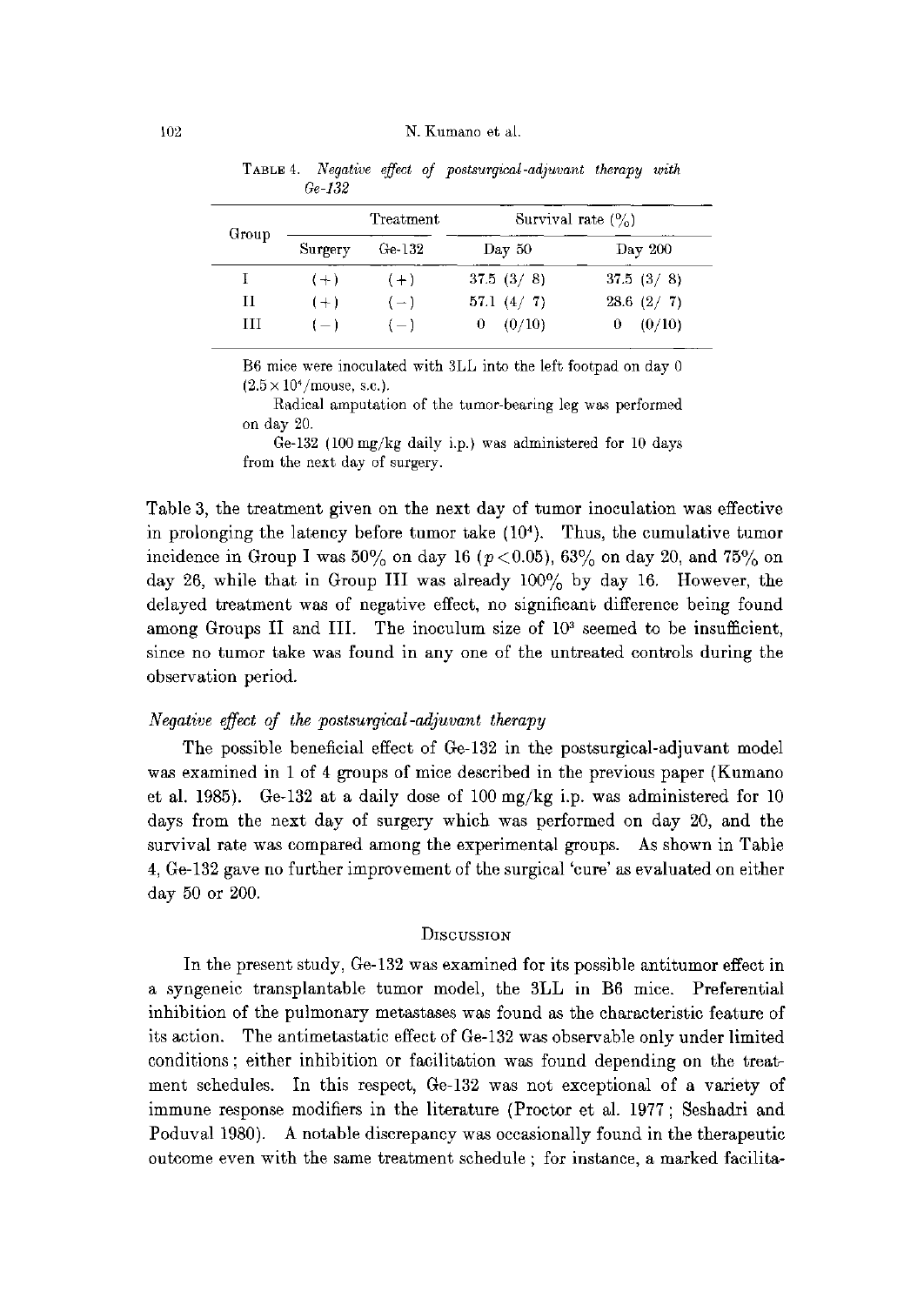tion in one exceptional case of Group II (Table 2). The host status seemed to be an important variable of the efficacy of this compound, in addition to the treatment schedules described above. The number of tumor cells present at the time of treatment was also suggested as a relevant factor, since Ge-132 was only capable of inhibiting the metastasis formation at an earlier stage, allowing the local tumor growth substantially unaffected unless the inoculum size was minimized. Ge-132 showed no curative effect against those preexisting metastases in the present model of postsurgical-adjuvant therapy.

 Evidence is now available suggesting this compound to be a biological response modifier. Thus, IFN-inducing activity has recently been revealed in association with augmentation of natural killer (NK) activity and activation of macrophages in mice (Aso et al. 1982), although not exactly in the present tumor-host system. IFN-inducing activity was also found in humans after oral administration of Ge-132 (Miyao et al. 1980). A group of 'immunopotentiators' of various origins with known antitumor and/or antiviral activities were also demonstrated for their IFN-inducing activity and NK augmentation (Ebina et al. 1981; Suzuki 1983). On the other hand, the antitumor action of IFN (Gresser and Bourali-Maury 1972) or IFN-inducers (Morahan et al. 1974 ; Snodgrass et al. 1975) was observed in the 3LL/B6 model. Despite our above findings with Ge-132, IFN was reported to be equally inhibitory against the local and metastatic tumor growth, even when treatment was delayed until 6 or 8 days after tumor inoculation. All these data taken together may still suggest the possible contribution of IFN and the above cellular components to the antimetastatic effect of Ge-132, probably being involved in the complexities of self-regulatory mechanisms (Evans 1983). The dual effects of Ge-132 revealed in the present study seems to be reflective of such a complicated aspect of its action. A better understanding of the relevant mechanisms is essential before one can expect its beneficial effect, while any possible adverse effect(s) being avoided.

### References

- 1) Aso, H., Suzuki, F., Yamaguchi, T., Hayashi, Y., Ebina, T. & Ishida, N. (1982) Induction of interferon and activation of NK cells and macrophages in mice by oral administration of Ge-132, an organic germanium compound. Jap. J. Cancer Chemother., 9, 1976-1980. (Japanese)
- 2) Ebina, T., Sakai, A., Saito, M., Yamaguchi, T., Aso, H., Koi, M., Kobayashi, E., Hayashi, Y., Takahashi, K., Abe, S., Kuroda, Y., Arai, S., Wakasugi, H. & Ishida, N. (1981) Interferon induction and augmentation of natural killer cell activity by immunopotentiators. Igaku-no-Ayumi, 117, 229-234. (Japanese)
- 3) Evans, C.H. (1983) Lymphokines, homeostasis, and carcinogenesis. J. nat. Cancer Inst., 71, 253-257.
- 4) Gresser, I. & Bourali-Maury, C. (1972) Inhibition by interferon preparations of a solid malignant tumour and pulmonary metastases in mice. Nature New Biol., 236, 78-79.
- 5) Kuga, N., Oboshi, S., Sato, H. & Sato, R. (1976) Inhibition of senile amyloidosis of mice by biscarboxyethyl germanium sesquioxide. Acta path. jap., 26, 63-71.